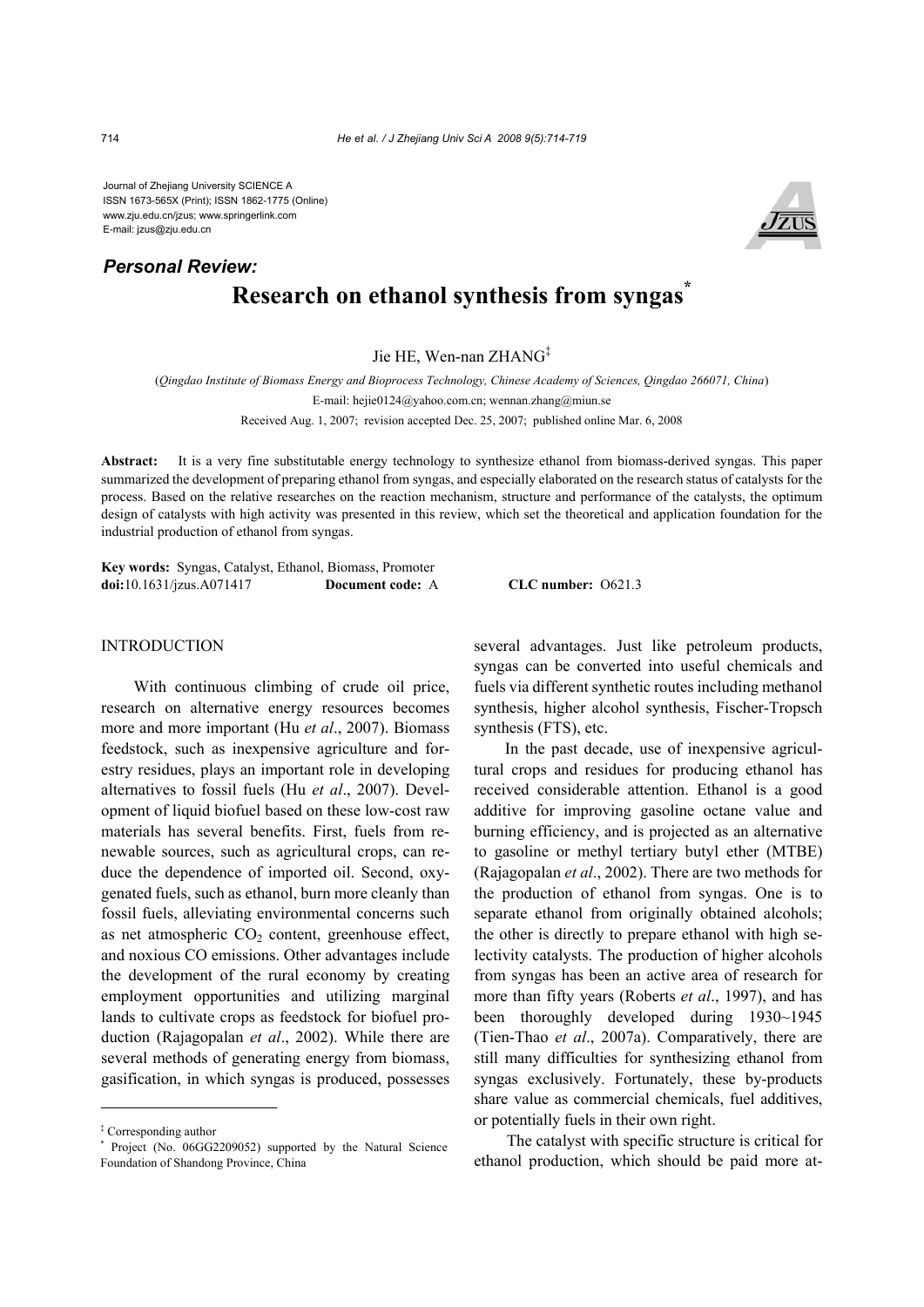tention to. Though commonly used Mn-Rh-based catalysts endow with satisfactory performance, they are too expensive to be commercialized. Therefore the K-MoS<sub>2</sub>-based or K-Cu-Zn-based catalysts become the focus of research. Moreover, it is significant to take advantage of the nano-catalyst for its exclusively excellent catalytic performance. Finally, it is expected that the present research is useful to develop a process capable of converting biomass-derived syngas into ethanol in large scale, to replace limited petroleum and grain resources.

## CATALYSTS

#### **Types of catalysts**

There are still many difficulties for directly converting syngas into ethanol. Although it is necessary to exploit new type catalysts with high selectivity, the commonly used method is to separate ethanol from originally obtained alcohols. Methanol and higher alcohols can be simultaneously produced from syngas with many different types of catalysts. The catalysts can be classified into three categories: modified FTS catalysts, Groups VI~VIII metal-based catalysts, and modified methanol synthesis catalysts (Kulawska and Skrzypek, 2001). However, the required catalysts are mostly utilized in severe conditions with complex compositions. The products are mixture of either branched or linear primary alcohols ranging from methanol to hexanol (Tien-Thao *et al*., 2007a). Types of catalysts that have been studied are summarized as follows.

1. Rh-based catalysts

Among the choice of supported transition metal catalysts, Rh appears to be the most adaptable element in terms of its properties for catalysis, particularly for syngas conversion (Hu *et al*., 2007). Rh-based catalysts tend to be more selective for C2-oxygenates (Luo *et al*., 2001; Ojeda *et al*., 2004).  $Rh/SiO<sub>2</sub>$  is the baseline catalyst used for alcohols synthesis from syngas and shows high selectivity towards ethanol (Hu *et al*., 2007). The addition of V to it obviously promotes the activity and selectivity to  $C<sub>2</sub>$ -oxygenates. Vanadium ions of lower valence have a good capacity of hydrogen storage, and this can enhance the hydrogenation ability of the catalyst and promote the formation of ethanol. Furthermore, the  $Rh-Mn/SiO<sub>2</sub>$  catalyst promoted with potassium species could be used to inhibit methane formation (Lou *et al*., 2001).

2. Cu-Zn-based and Zn-Cr-based catalysts (Breman *et al*., 1995; Kieffer *et al*., 1997; Kulawska and Skrzypek, 2001; Nowicki, 2005; Roberts *et al*., 1997; Tien-Thao *et al*., 2006; 2007a; 2007b)

These catalysts include high-temperature-pressure Zn-Cr-based and low-temperature-pressure Cu-Zn-based catalysts (Tien-Thao *et al*., 2007a). Adding alkali promoters to these kinds of methanol synthesis catalysts causes increase in selectivity towards ethanol.

3. Modified FTS catalysts (Tien-Thao *et al*., 2007a; Kieffer *et al*., 1997; Nowicki, 2005)

Among transition metals, cobalt is known to be very active for FTS while copper tends to form alcohols. This leads to the assumption that Co-Cu mixed oxide with definite structure such as perovskite or spinel could be a promising catalyst for syngas conversion into alcohols and hydrocarbons. Furthermore, these catalysts show better selectivity to higher alcohols if a proper amount of alkali promoters are introduced.

4. Alkaline metal doped transition metal sulfide catalysts (sulfur tolerant catalysts) (Koizumi *et al*., 2004; Iranmahboob *et al*., 2003; Ma *et al*., 2006; Jiang *et al*., 1994; Iranmahboob *et al*., 2002)

MoS2-based, Co-Mo-S-based or Ni-Mo-S-based catalysts promoted with alkali promoters having excellent sulfur tolerance can be utilized not only to yield a homolog of linear primary alcohols and hydrocarbons (Tien-Thao *et al*., 2007a), but also to simplify the conventional, huge and complex process by leaving out the desulphurization unit (Koizumi *et al*., 2004; Iranmahboob *et al*., 2003). It is dependent of their compositions and structures as well as the reaction conditions to make full play of the catalysts. It requires higher reaction pressures (usually above 10 MPa) for ethanol synthesis compared with Cu-based catalysts. It is also worthy to note that CO hydrogenation activities of transition metal sulfides except for Mo and W sulfides have not been investigated yet (Koizumi *et al*., 2004).

5. Fe-based catalysts (Koizumi *et al*., 2004; Xu *et al*., 2004)

Fe-based catalysts are primarily used for catalytic liquefaction of coal, and can be used to prepare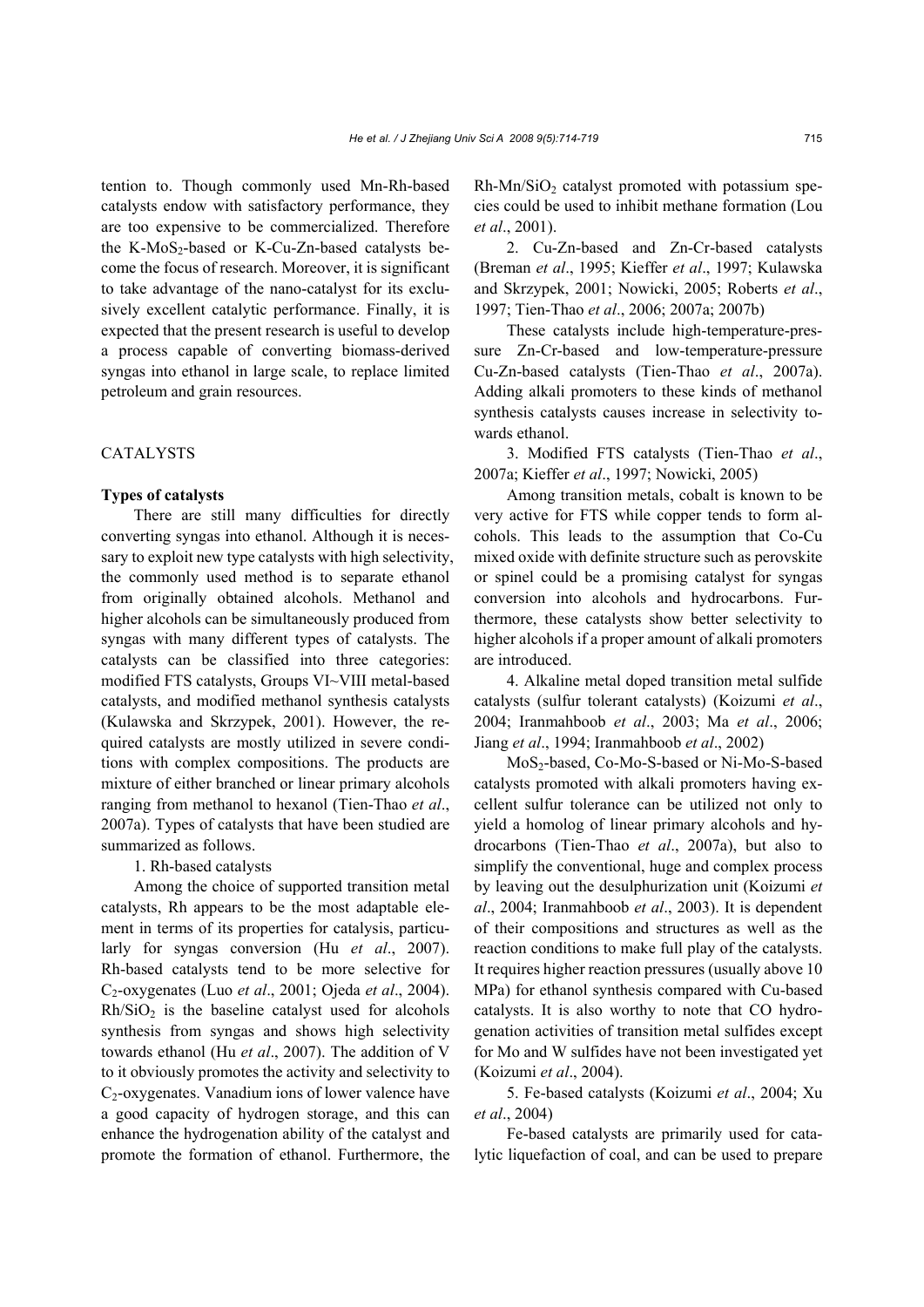ethanol from syngas after modified by certain promoter. For the FTS reactions using CO-rich syngas, Fe-based catalysts are more suitable than Co-based catalysts for their water-gas shift activities (Koizumi *et al*., 2004). Besides, the addition of appropriate amount of Mn oxides (MnO) to these sulfur resistance Fe-based catalysts is found to improve the sulfur tolerance much more effectively (Koizumi *et al*., 2004). Moreover, the incorporation of iron resulted in substantial changes in both structure properties and catalytic performances in multi-component Fe-Cu-Mn/ $ZrO<sub>2</sub>$  catalysts, leads to better dispersibility and stabilization of Cu (Xu *et al*., 2004).

#### **Catalytic activity influencing factors**

The catalyst activity is closely related with its composition, structure and reaction conditions such as temperature, pressure, solvent, syngas feedstock, reactor, catalyst preparation and activation methods, etc. The catalysts with various compositions, configurations and activities could be prepared by many different methods. For example, two types of  $LaCo<sub>0.7</sub>Cu<sub>0.3</sub>O<sub>3</sub>$  perovskite catalysts are synthesized by reactive grinding and citrate complex method (Tien-Thao *et al*., 2007a), respectively. The ground sample shows a rather high surface area with nano-scaled size. This nanocrystalline perovskite precursor shows a better catalytic performance in comparison to the citrate-derived sample in terms of both alcohol selectivity and productivity (Tien-Thao *et al*., 2007a). In addition, in multi-component Fe-Cu-Mn/ $ZrO<sub>2</sub>$  catalysts, the effect of iron is greatly influenced by the catalyst preparation methods. It is found that for the catalyst prepared by co-precipitation method, iron species act as structural promoter. As a result, the introduction of iron by co-precipitation method is favorable to synthesis of methanol and branched products. Comparatively, for the catalyst prepared by wetness impregnation method, the iron oxide-support interaction is relatively weak. The iron oxide could be partially reduced, which led to increase of the interaction between highly dispersed copper and iron. Such interaction is in favor of chain growth to form higher alcohols (Xu *et al*., 2004). Thirdly, good temperature control is important to the reaction selectivity and catalyst life considering the exothermic nature of alcohol synthesis. Fourthly, there is an optimum content of alkali

promoter in the catalyst (Roberts *et al*., 1997). Finally, the activity results of a series of vulcanized K-MoO<sub>3</sub>/ $\gamma$ -Al<sub>2</sub>O<sub>3</sub> catalysts indicate that with Mo loading increase the total CO conversion into mixed alcohols, hydrocarbons and the selectivity to mixed alcohols are significantly changed (Bian *et al*., 1998). This exactly illustrates the fact that the catalyst activity is influenced by its compositions.

In conclusion, presently, ethanol is mainly separated from the originally obtained alcohols. Though provided with relatively catalytic specificity, the traditional Rh-based catalysts are too expensive to apply. It is necessary to explore and utilize some economic, efficient catalysts including modified Fe-based, Mo-based, FTS and methanol synthesis catalysts. Generally, there are structural and electronic promoters for catalysts. The alkali promoter is vital for ethanol synthesis from syngas. Besides, appropriate incorporation of a minor amount of multiwalled carbon nanotubes (CNT) into vulcanized  $Co<sub>i</sub>Mo<sub>j</sub>K<sub>k</sub>$  leads to a significant increase in CO conversion and the selectivity for ethanol. The water-gas-shift (WGS) side reaction is also inhibited to a great extent over it (Ma *et al*., 2006). Commonly, the presence of residual Na is responsible for coking and deactivating of the catalysts (Kieffer *et al*., 1997). The promotional effects are found to be dependent of the promoters' contents and physicochemical properties such as electronic structure, electronegativity, radius, etc. (Tien-Thao *et al*., 2007b). For example, the chain growth probability factors of products are correlated with the alkali metal's electronegativity. The catalyst surface area varies with the cationic radius of the alkali metals used (Roberts *et al*., 1997). Noticeably, in view of its excellent catalytic performance, the nano-catalyst should be particularly emphasized.

## REACTION MECHANISMS

Ascertaining the mechanisms of alcohol synthesis from syngas is essential for the structure design of catalysts, reactors, etc. The general alcohol synthesis reaction is described by Eq.(1):

$$
n\text{CO}+2n\text{H}_2\rightarrow\text{C}_n\text{H}_{2n+1}\text{OH}+(n-1)\text{H}_2\text{O}.
$$
 (1)

For ethanol synthesis, the reactions are described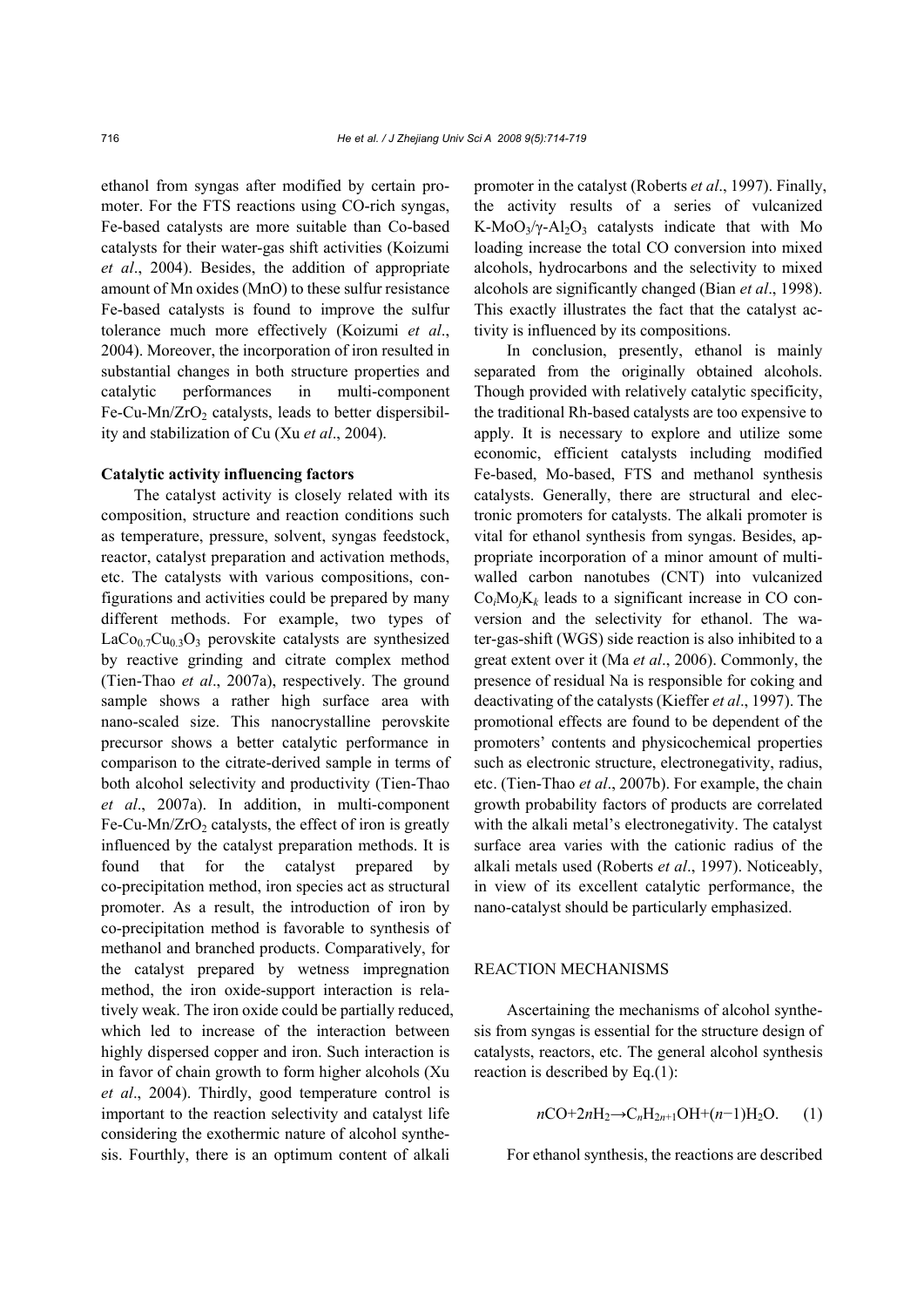by Eqs. $(2)$   $\sim$  (5), which is highly exothermic, more exothermic than methanol one (Roberts *et al*., 1997).

$$
2CO+4H_2 \rightarrow C_2H_5OH+H_2O,\Delta H_{327 \,^{\circ}C} = -256 \, kJ/mol, \qquad (2)\n6CO+3H_2O \rightarrow C_2H_5OH+4CO_2, \qquad (3)\n6H_2+2CO_2 \rightarrow C_2H_5OH+3H_2O, \qquad (4)
$$

 $6CO+6H_2 \rightarrow 2C_2H_5OH+2CO_2.$  (5)

With CO alone as the sole substrate carbon source, one-third of the carbon from CO can theoretically be converted into ethanol (Eq.(3)). For an equimolar mixture of  $H<sub>2</sub>$  and CO, two-thirds of the carbon from CO can theoretically be converted into ethanol as shown in Eq.(4) (composed of Eqs.(3) and (4)). Obviously, the theoretical yield of ethanol is associated with the composition of syngas (Rajagopalan *et al*., 2002).

The formation of higher alcohols is generally assumed to be a combination of hydrogenation and carbon-carbon bonding via aldol reaction and CO insertion reaction (Tien-Thao *et al*., 2007a). For example, in the Co promoted  $Cu-La<sub>2</sub>Zr<sub>2</sub>O<sub>7</sub>$  methanol catalysts, the mechanistic results are in good accordance with a CO insertion mechanism. The chain growth step can be attributed to the insertion of a  $C_1$ oxygenated species (CO was mainly derived from the feed or formed previously from  $CO<sub>2</sub>$ ) into a metal-alkyl bond (Kieffer *et al*., 1997). In the Rh-Mn/Al<sub>2</sub>O<sub>3</sub> catalysts, the presence of oxidized Rh<sup> $\delta$ +</sup> sites near the Rh-MnO interface favors the CO insertion reaction (Ojeda *et al*., 2004). Besides, evidence suggests the presence of K does not seem to promote chain growth on supported Rh-based catalyst, which is different from commonly known Cu-based catalysts. This is probably because the reaction pathways or chain growth mechanisms on Cu-based and Rhbased catalysts systems are significantly different (Hu *et al*., 2007; Luo *et al*., 2001). Furthermore, it indicates that the K-Mo-S species in K-Mo-S/ $\gamma$ -Al<sub>2</sub>O<sub>3</sub> catalysts are active for the formation of alcohols from CO hydrogenation, while the Mo coordinatively unsaturated sites [Mo (CUS) sites] could be responsible for the formation of hydrocarbons. It maybe concludes that the formation of alcohols and hydrocarbons occurred independently on different types of active sites (Nowicki, 2005). For example, at high K loadings, the unaggregated KCl has preferential coverage on the Mo (CUS) sites and results in a large increase in alcohol selectivity. The other research shows that the high  $C_2$ <sup>+</sup>OH/C<sub>1</sub>OH ratio in alcohol product distribution could be attributed to the substantial amount of SH groups present on the supported sulfide samples (Jiang *et al*., 1994).

In multi-component Fe-CuMnZrO<sub>2</sub> catalysts, iron species could act as structural promoter, which increase copper dispersion and improve the formation of a homogeneous copper phase. On the other hand, the iron oxide could be partially reduced if the iron oxide-support interaction is relatively weak, which leads to reinforcing the interaction between highly dispersed copper and iron. Such interaction is in favor of chain growth to form higher alcohols (Xu *et al*., 2004). Activity results and structural studies of vulcanized K-MoO<sub>3</sub>/ $\gamma$ -Al<sub>2</sub>O<sub>3</sub> catalysts indicate that the dispersion state of the active species and the content of unreduced Mo species influence the total CO conversion but the acidity of the catalyst controls the selectivity to mixed alcohols (Bian *et al*., 1998). In the  $K_2CO_3/Co-MoS_2/clay$  catalysts, cobalt lies on the edge of  $MoS<sub>2</sub>$  slabs in the form of "Co-Mo-S" phase. The formation of  $H_2S$  over the alkali-promoted  $Co-MoS<sub>2</sub>$  catalyst may enhance the higher alcohol synthesis (HAS) under appropriate conditions (Iranmahboob *et al.*, 2002). In the LaCo<sub>1−*x*</sub>Cu<sub>*x*</sub>O<sub>3−*δ*</sub> perovskites catalysts, Cu in close proximity to Co sites in perovskite lattice plays an important role in the promotion of cobalt reducibility and the production of higher alcohols (Tien-Thao *et al*., 2006). Accordingly, one might expect that a close contact between cobalt and copper phases (e.g. perovskite systems) may yield an active component for higher alcohol synthesis (Tien-Thao *et al*., 2007a). Secondly, the reduced forms of  $LaCo<sub>0.7</sub>Cu<sub>0.3</sub>O<sub>3</sub>$  perovskites are very active for the conversion of syngas into higher alcohols and hydrocarbons (Tien-Thao *et al*., 2007a). However, such catalysts are inferior for their less specific surface area (Tien-Thao *et al*., 2007a). It indicates that nanocrystalline Co-Cu-based perovskite precursors may be promising catalysts for the synthesis of higher alcohols from syngas (Tien-Thao *et al*., 2007a).

#### PROCESS PARAMETERS

The catalysts performances, product distribu-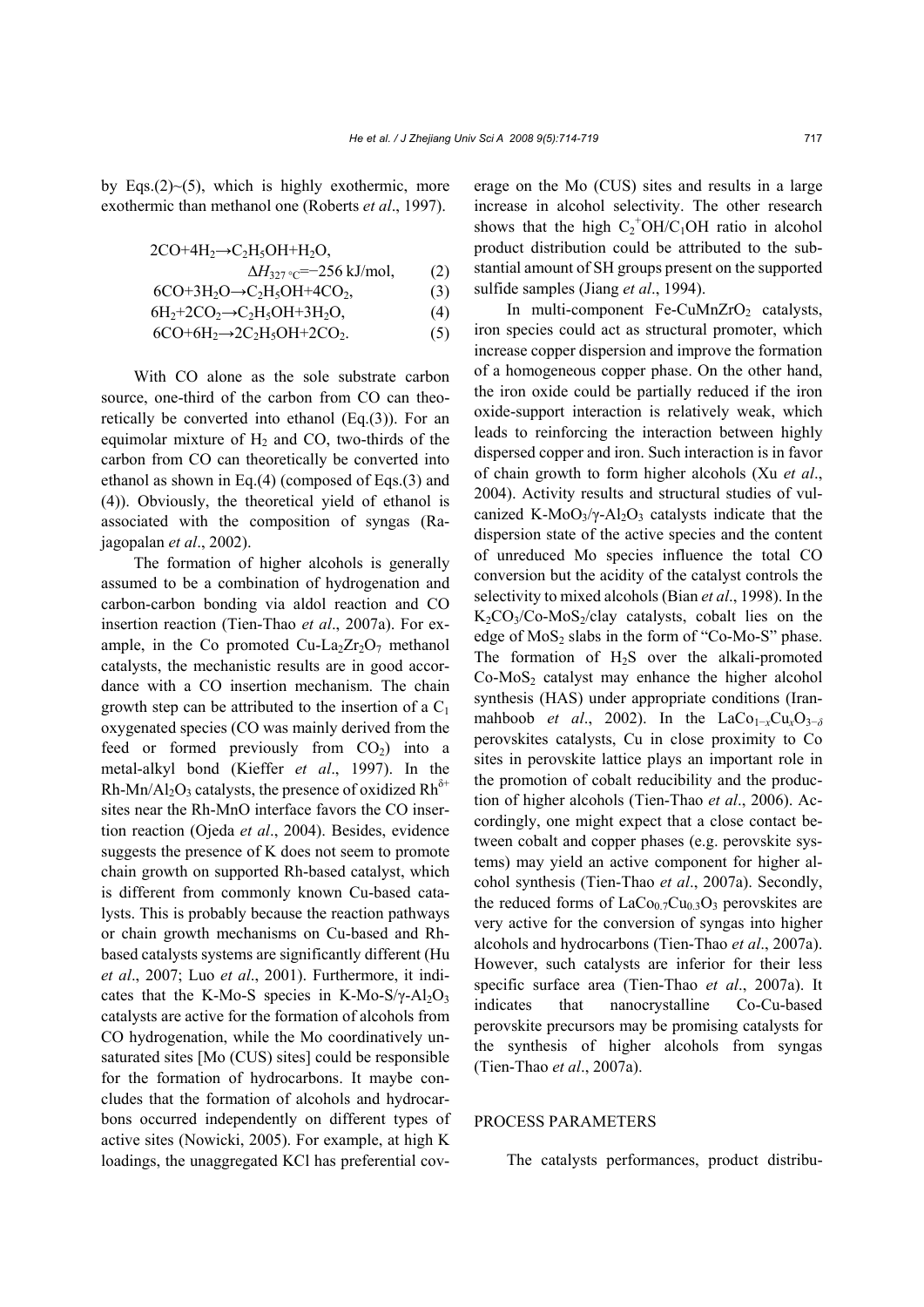tions and yields are closely related to the catalysts and reaction conditions such as temperature, pressure, H2/CO ratio, gaseous hourly space velocity (GHSV), reactor, etc. Syngas is a major building block for fuels and chemicals (Younesi *et al*., 2005). There are H2-rich or CO-rich syngas with different sulfur content produced from different raw materials by various methods. It has been generally assumed that catalysts for CO hydrogenation are poisoned by a small amount of sulfur compounds in the feed (Koizumi *et al*., 2004). Fortunately, the biomass-derived syngas is rich in  $H_2$  and contains smaller amount of sulfur compounds, compared with coal and heavy oil (Koizumi *et al*., 2004; Iranmahboob *et al*., 2003; McCutchen *et al*., 1996). To avoid sulfur poisoning, conventional plants are equipped with a huge desulfurizing installation to remove the sulfur compounds almost completely from the feed (usually below 1×10<sup>−</sup><sup>6</sup> ) (Koizumi *et al*., 2004). Otherwise, the optimum design of the reactor, equipped with effective heat removal capacity and reduced mass transport limitation and minimized back mixing, enables the highly exothermic CO hydrogenation reaction to be operated in an isothermal mode with high yield (Hu *et al*., 2007). Owing to their inherently isothermal nature, slurry reactors are the subject of considerable research and development for ethanol synthesis from syngas. The general advantages of slurry reactors are displayed as follows (Roberts *et al*., 1997): (1) essentially isothermal; (2) small catalyst particles minimizing mass and heat transfer effects; (3) liquid vaporization removing heat; (4) greater flexibility in catalyst design.

## **CONCLUSION**

Presently, ethanol is mainly separated from the originally obtained alcohols. The utilized catalysts can be classified into three categories: modified FTS catalysts, Groups VI-VIII metal-based catalysts and modified methanol synthesis catalysts. Among the choice of the catalysts, Rh appears to be one of the most adaptable elements in transition metal series, and tends to yield alcohol synthesis catalysts with high selectivity towards ethanol, but these catalysts are too expensive to apply. Contrarily, those K-doped Cu-Zn-based, Zn-Cr-based, Cu-Co-based, Fe-based,

Mo-based catalysts or modified FTS, methanol synthesis catalysts should be preferentially selected in view of their performances and costs. Generally, there are structural and electronic promoters for ethanol synthesis catalysts. More emphasis should be given to the alkali metal promoters. The function is dependent on the promoter's content and physicochemical property such as electronic structure, electronegativity, radius, and so on (Tien-Thao *et al*., 2007b). Moreover, considering the highly exothermic nature of alcohol synthesis reaction (Roberts *et al*., 1997) and the scale production, it is necessary for the structured catalyst coated on highly heat conducting material (e.g., FeCrAlY metallic felt (Ojeda *et al*., 2004)) to develop a compact reaction system which is effective for syngas conversion into ethanol. Thirdly, in contrast to those conventional metallic catalysts, an alkaline metal-promoted sulfur tolerant catalyst (e.g., Fe, Co, Mo or Ni sulfide-based catalyst) not only preserves its initial activity for the synthesis of mixed alcohols for a long period even in the presence of  $H_2S$ 50×10<sup>−</sup><sup>6</sup> in concentration (Koizumi *et al*., 2004), but also simplifies the traditional complex process by leaving out the desulphurization unit, which is quite advantageous for developing a novel on-site process that produces transportation fuels in the vicinity of small-scale and dispersed carbon resources (Koizumi *et al*., 2004; Iranmahboob *et al*., 2003). The performance of these catalysts is, however, not adequate since they require higher reaction pressures (usually above 10 MPa) to attain activities and selectivity for  $C_2^+$  alcohol synthesis compared with those of Cu-based catalysts. Finally, in view of its performance, more attention should be paid to the nano-catalyst. After all, this work is part of a holistic study to produce ethanol from a wide variety of agricultural feedstock. Further study should be conducted in the near future.

#### **References**

- Bian, G.Z., Fan, L., Fu, Y.L., Fujimoto, K., 1998. High temperature calcined K-MoO<sub>3</sub>/γ-Al<sub>2</sub>O<sub>3</sub> catalysts for mixed alcohols synthesis from syngas: Effects of Mo loadings. *Applied Catalysis A: General*, **170**(2):255-268. [doi:10. 1016/S0926-860X(98)00053-2]
- Breman, B.B., Beenackers, A.A.C.M., Schuurman, H.A., Oesterholt, E., 1995. Kinetics of the gas-slurry methanol-higher alcohol synthesis from  $CO/CO<sub>2</sub>/H<sub>2</sub>$  over a  $Cs-Cu/ZnO/A1<sub>2</sub>O<sub>3</sub>$  catalyst, including simultaneous formation of methyl esters and hydrocarbons. *Catalysis*